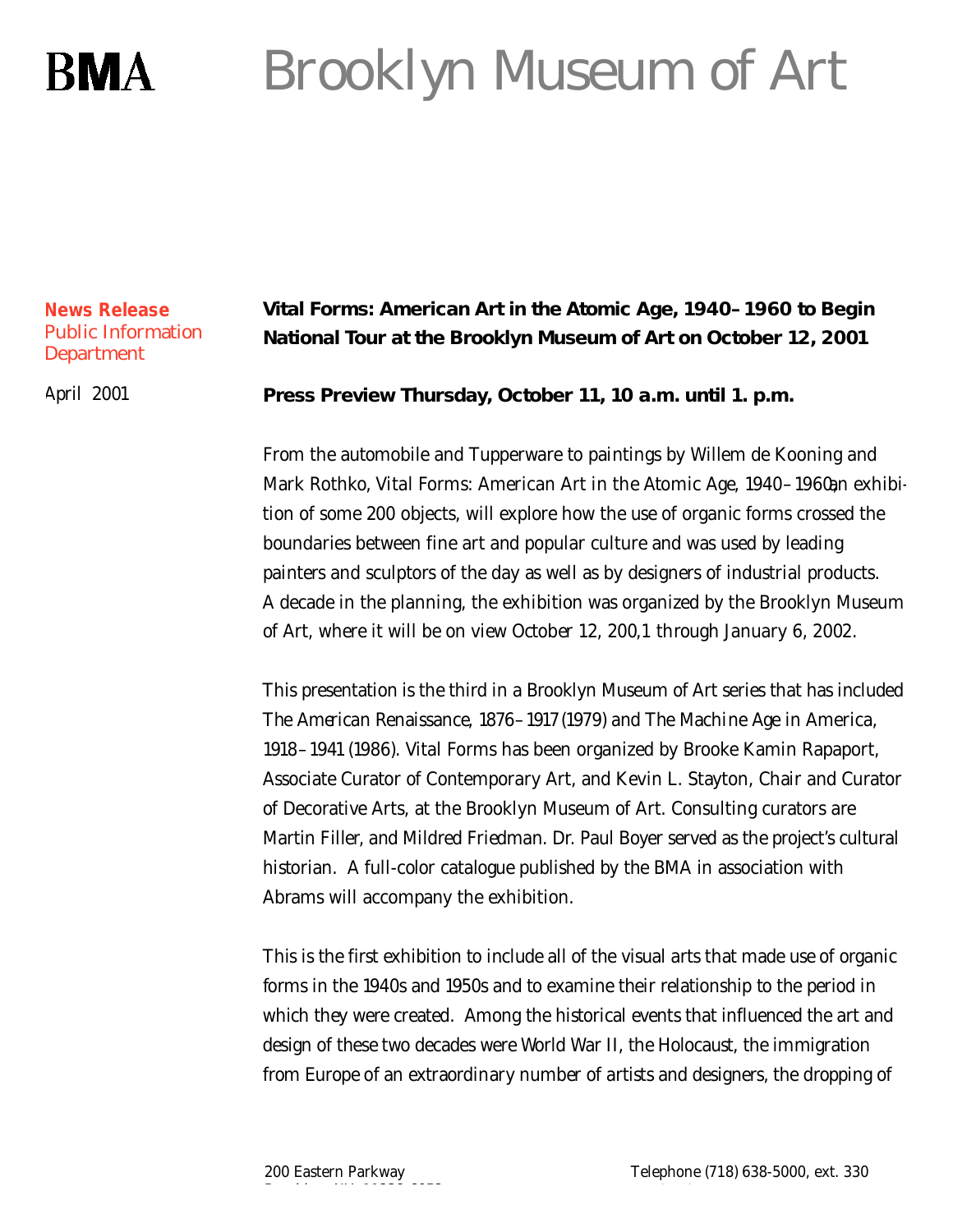### African Galleries

page 2

the atomic bomb, followed by the Korean war, McCarthyism, and the prosperity and conformity of the 1950s. Much of this uniformity was the result of the creation of the interstate highway system, the spread of suburbia, the proliferation of the automobile, and the growing popularity of television, all of which helped break down regional barriers and begin the process of homogenizing American design.

The war years had produced not only atomic energy, with its positive and negative potentials, but also new technologies such as plastics that were ideally suited for the expression of organic forms. *Vital Forms* will examine how the visual arts reflected the ambivalence between anxiety and optimism during these decades; how the use of organic form evolved from the purely functional into a style; and how the new technologies played a role in art and design.

The creations of industrial designers provided some of the most memorable applications inspired by organic form, among them a Hobie surfboard (1958), Raymond Loewy's ubiquitous boomerang design for Formica (before 1954), Tupperware, and Philco television's Predicta model (1959).

In addition to de Kooning's large-scale Back-drop for *Labyrinth* (1946), created as a backdrop for a Marie Marchowsky modern dance performance and Rothko's *Entombment#1/The Entombment*, the exhibition includes paintings by Jackson Pollock, Barnett Newman, Ellsworth Kelly, Adolph Gottlieb, Lee Krasner, William Baziotes, Leon Golub, and Gordon Onslow Ford. Photography in the exhibition ranges from a U.S. Army Air Forces gelatin silver print of *Nagasaki Under Atomic Bomb Attack* (1945) to Berenice Abbott's photographs *Soap Bubbles* (1946) and *Penicillin Mold*(1946).

Among the objects representing the application of biomorphic design to the architecture of the era will be photographs of Miami Beach's Fontainebleau Hotel, designed by Morris Lapidus (1954), Levittown in Nassau County, New York (1947), and Trans World Airlines Terminal (1956–62); and a cement, wire mesh, and Plexiglas model of Frederick J. Kiesler's *Endless House* (1959).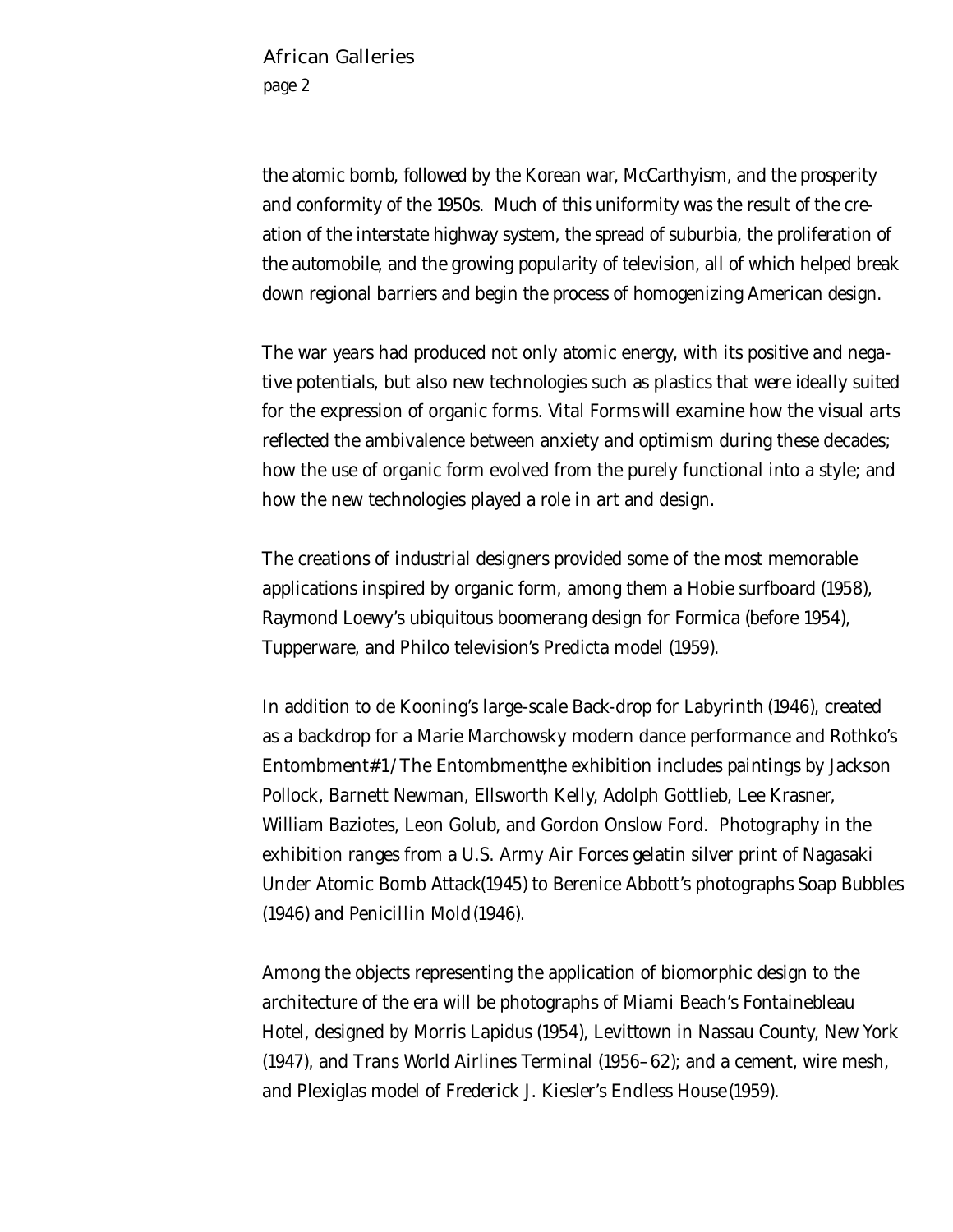page 3

aa Gallaassa asu

A number of important ceramics will also be on view, among them pieces by Russel Wright, Eva Zeisel, and Toshiko Takaezu. The impact of organic design on clothing will be represented by items ranging from examples of Rudi Gernreich's now-famous bathing suits (1954-55); a spectacular Charles James *Four-Leaf Clover* ball gown (1953); an assortment of Sally Victor hats; and a U.S. Navy camouflage poncho. Among the variety of textiles included are examples by Jack Lenor Larsen and Ruth Adler Schnee. A wide range of furniture will also be included, among them several pieces by Charles and Ray Eames, including a folding screen and molded plywood chair based on wartime technology developed to create wood stretchers and leg splints, and examples of Isamu Noguchi's sculptural furniture.

The impact of organic form on graphic design will be seen through magazine and science-fiction paperback book covers, a U.S. Army package of K Rations, brochures, and advertising posters. Also included in *Vital Forms* is a wide assortment of jewelry, ranging from a necklace and bracelets designed by Alexander Calder to several pendants and a brooch created by Margaret De Patta. Among the sculptures on view are Calder's mobile *Red Lily Pads,* (1956), Louise Bourgeois's *Sleeping Figure II* (1959), and Isamu Noguchi's *Figure* (1945).

The works in *Vital Forms* come from a variety of public and private collections, primarily in the United States. Approximately one quarter of the material has been drawn from the permanent collections of the Brooklyn Museum of Art.

The exhibition was made possible, in part, by generous grants from the National Endowment for the Humanities and the National Endowment for the Arts. Additional support was provided by the Mary Jean and Frank P. Smeal Foundation, the Samuel I. Newhouse Foundation, and the Gramercy Park Foundation. Support for the catalogue was provided through the generosity of Furthermore, the Publication Program of The J. M. Kaplan Fund.